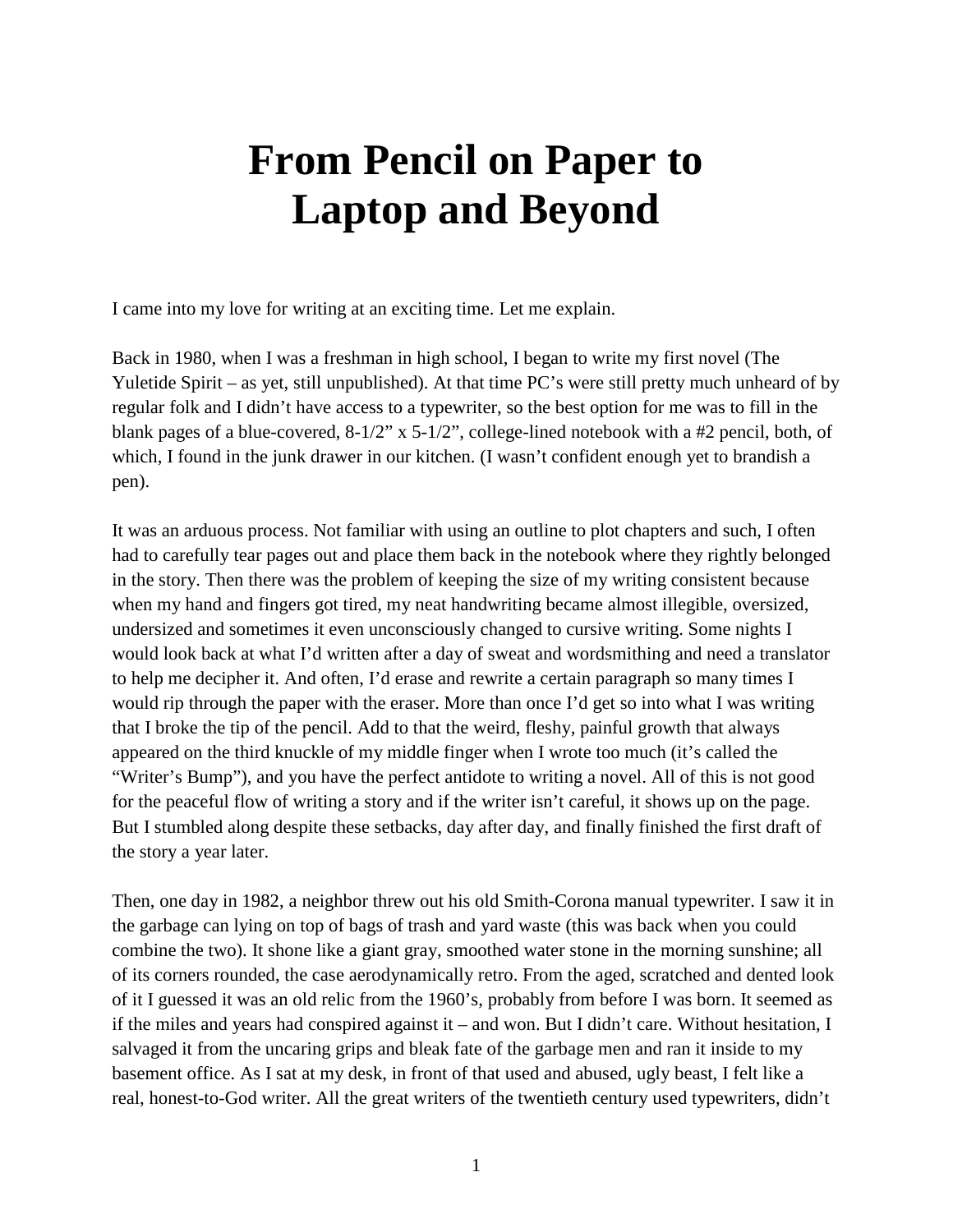they? Well, here I was, the latest in a long line of Fitzgeralds, Hemingways and Asimovs – finally! I was ready to claim my author birthright!

Turns out there was a reason my neighbor threw the typewriter out. It didn't take me long to figure out that the typebars for the "Period" and the letter "K" were missing, so I had to physically write them in with a black-inked pen afterwards. The "Comma" typebar was permanently adjusted so that it fell in the middle, vertically, of a line instead of at the bottom. The button that reversed the ribbon spool was broken so I had to take my fingertip, press down on the left-side spool and turn it counterclockwise, thereby rewinding an ink ribbon that probably left its last strong impressions on the page during the Johnson administration - sometimes letters decided to appear, sometimes they were mere, faded ghosts of themselves. And don't even get me started on the fricking feed roller!

Anyway, I fiddled with that machine until 1986 when my wife at the time, in a wonderfully selfless act of love and pity, secretly got all my friends together to chip in for an electric typewriter on my twentieth birthday. It was an Olivetti and it was a beautiful thing. The color of desert sand, it hummed like a vibrator when I turned it on and had all these extra options on it, most of which I never used (kind of like my GMC Envoy). As long as it had all its typebars and a full ribbon of ink, I was in Heaven!

Then, in 1990, my best friend, Larry, bought himself a Commodore 64 for the insanely low price of \$199. I saw this thing and nearly dropped a stink brick in my underwear. Believe it or not, Commodore 64 was the best-selling PC in the 1980's, selling over 17 million units starting in 1982, and I could see why. It had a keyboard, a Taxan monitor and a 5-1/4" floppy disk drive (remember those?) where, if I remember correctly, the 64 bit hard drive resided. Not a lot of memory, I grant you, but the best part was that it came with a neat and simple little piece of software called "Word Writer." This revolutionized the quality and quantity of my stories exponentially! I could edit a line of text on the screen, I could copy and paste and move entire paragraphs to different pages, insert line breaks or whole chapters, anything I wanted to do to a story I could do in seconds with no stress whatsoever. Then I could print the story out on one of those inexpensive, primitive but effective dot matrix printers. Saving the story to a floppy disk was a life-altering (for a writer) event. Instead of having to make photocopies of the original story on the school library photocopier at 5 cents a copy, I could simply access the floppy disk, open the Word Writer document up and print it again. Amazing!

Some time in the late 1990's, I purchased my first Macintosh and discovered "Microsoft Word," to me, the end-all and be-all of all word processing programs. This software could do everything the Commodore 64 could do – and more! It could spellcheck, it could change fonts to bold face, italicize; it could color fonts, underline and resize them to any size. It could adjust page and gutter sizes and on and on. What a miracle!